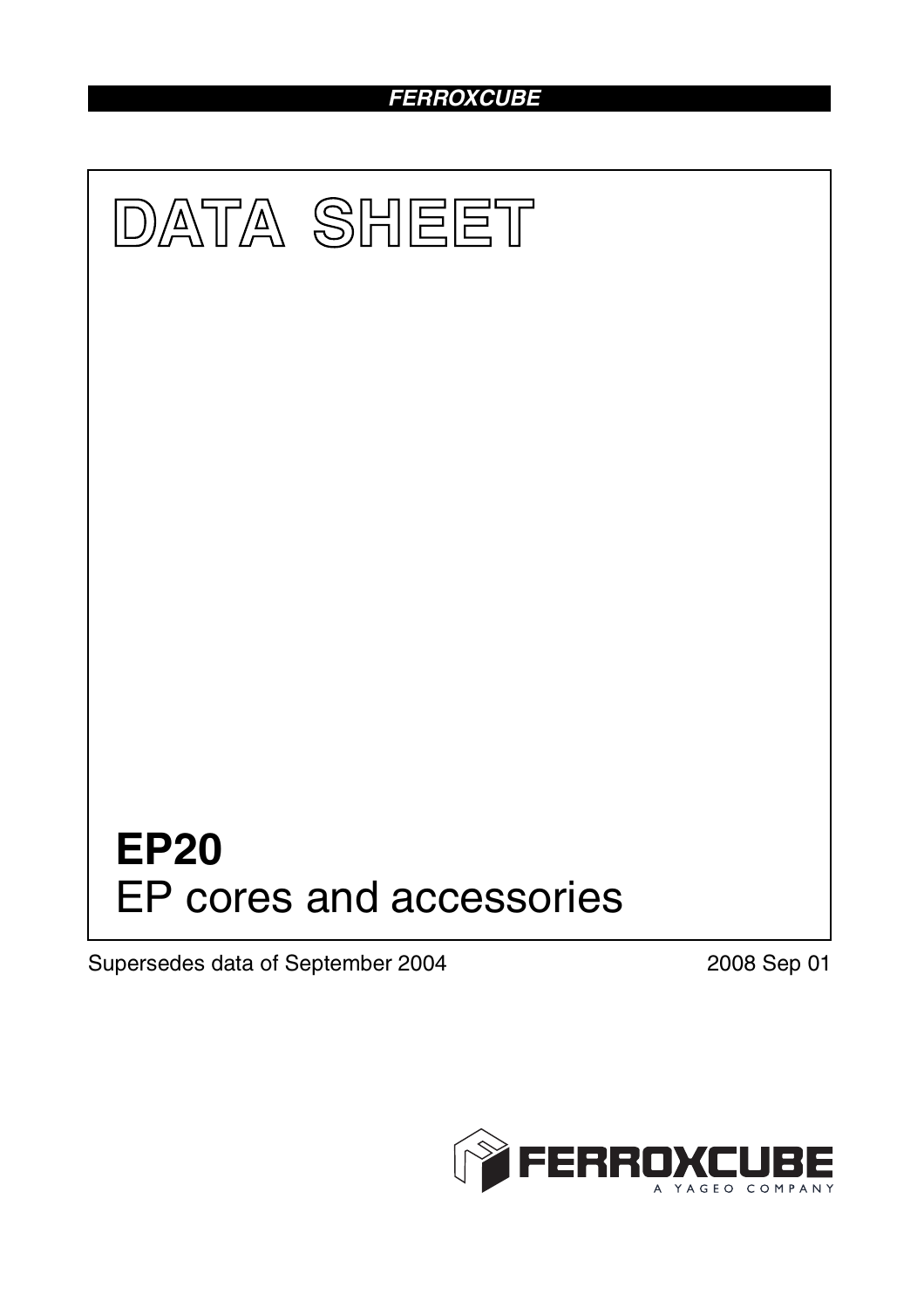#### **CORE SETS**

### **Effective core parameters**

| <b>SYMBOL</b>             | <b>PARAMETER</b> | <b>VALUE</b> | <b>UNIT</b>     |
|---------------------------|------------------|--------------|-----------------|
| $\Sigma(I/A)$             | core factor (C1) | 0.520        | $mm-1$          |
| $V_{\rm e}$               | effective volume | 3230         | mm <sup>3</sup> |
| $\mathsf{l}_{\mathsf{e}}$ | effective length | 41.1         | mm              |
| $A_{\rm e}$               | effective area   | 78.7         | mm <sup>2</sup> |
| <b>\</b> min              | minimum area     | 60.8         | mm <sup>2</sup> |
| m                         | mass of set      | $\approx$ 27 | g               |



### **Core sets for general purpose transformers and power applications**

Clamping force for  $A_L$  measurements, 60  $\pm$ 20 N.

| <b>GRADE</b> | $A_L$<br>(nH) | $\mu_{\bf e}$  | <b>TOTAL AIR GAP</b><br>$(\mu m)$ | <b>TYPE NUMBER</b> |
|--------------|---------------|----------------|-----------------------------------|--------------------|
| 3C81         | 160 ±3%       | $\approx 67$   | $\approx 790$                     | EP20-3C81-E160     |
|              | $250 + 3%$    | $\approx$ 104  | $\approx 460$                     | EP20-3C81-A250     |
|              | $315 + 3%$    | $\approx$ 131  | $\approx 350$                     | EP20-3C81-A315     |
|              | 400 $\pm$ 3%  | $\approx$ 166  | $\approx 260$                     | EP20-3C81-A400     |
|              | 630 $\pm$ 5%  | $\approx$ 262  | $\approx 150$                     | EP20-3C81-A630     |
|              | 4900 ± 25%    | $\approx 2040$ | $\approx 0$                       | EP20-3C81          |
| 3C91<br>des  | 4900 ± 25%    | $\approx 2040$ | $\approx 0$                       | EP20-3C91          |
| 3C94         | 160 $\pm 3\%$ | $\approx 67$   | $\approx 790$                     | EP20-3C94-E160     |
|              | $250 + 3%$    | $\approx$ 104  | $\approx 460$                     | EP20-3C94-A250     |
|              | $315 + 3%$    | $\approx$ 131  | $\approx 350$                     | EP20-3C94-A315     |
|              | 400 $\pm 3\%$ | $\approx$ 166  | $\approx 260$                     | EP20-3C94-A400     |
|              | 630 $\pm$ 5%  | $\approx 262$  | $\approx$ 150                     | EP20-3C94-A630     |
|              | 4435 ±25%     | $\approx$ 1840 | $\approx 0$                       | EP20-3C94          |
| 3C96<br>des  | 3850 ± 25%    | $\approx$ 1600 | $\approx 0$                       | EP20-3C96          |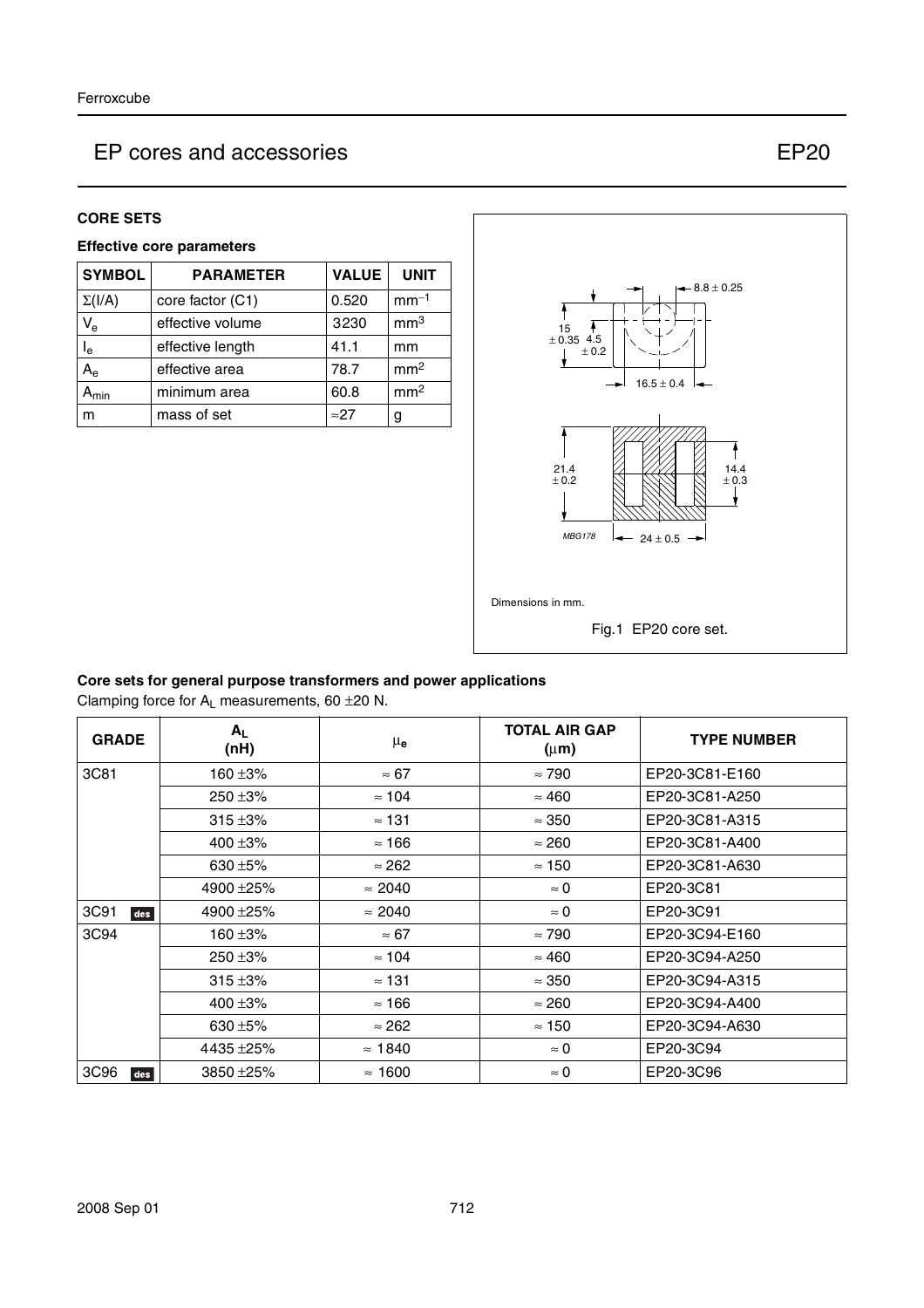| <b>GRADE</b> | A <sub>1</sub><br>(nH) | μ <sub>e</sub> | <b>TOTAL AIR GAP</b><br>$(\mu m)$ | <b>TYPE NUMBER</b> |
|--------------|------------------------|----------------|-----------------------------------|--------------------|
| 3F3          | 160 $\pm$ 3%           | $\approx 67$   | $\approx 790$                     | EP20-3F3-E160      |
|              | $250 + 3%$             | $\approx 104$  | $\approx 460$                     | EP20-3F3-A250      |
|              | $315 + 3%$             | $\approx$ 131  | $\approx 350$                     | EP20-3F3-A315      |
|              | 400 $\pm 3\%$          | $\approx$ 166  | $\approx 260$                     | EP20-3F3-A400      |
|              | 630 $\pm$ 5%           | $\approx$ 262  | $\approx$ 150                     | EP20-3F3-A630      |
|              | $3550 + 25%$           | $\approx$ 1480 | $\approx 0$                       | EP20-3F3           |

## **Properties of core sets under power conditions**

|                 | $B(mT)$ at                                      | CORE LOSS (W) at                               |                                               |                                                 |                                                |
|-----------------|-------------------------------------------------|------------------------------------------------|-----------------------------------------------|-------------------------------------------------|------------------------------------------------|
| <b>GRADE</b>    | $H = 250$ A/m;<br>$f = 25$ kHz;<br>$T = 100 °C$ | $f = 25$ kHz;<br>$B = 200$ mT;<br>$T = 100 °C$ | f = 100 kHz;<br>$B = 100$ mT;<br>$T = 100 °C$ | $f = 100$ kHz;<br>$B = 200$ mT;<br>$T = 100 °C$ | $f = 400$ kHz;<br>$B = 50$ mT;<br>$T = 100 °C$ |
| 3C81            | $\geq$ 315                                      | $\leq 0.75$                                    |                                               |                                                 |                                                |
| 3C91            | $\geq 315$                                      |                                                | $\leq 0.2^{(1)}$                              | $\leq 1.3^{(1)}$                                |                                                |
| 3C94            | $\geq 320$                                      |                                                | $\leq 0.25$                                   | $≤ 1.6$                                         |                                                |
| 3C96            | $\geq$ 340                                      |                                                | $\leq 0.2$                                    | $\leq 1.3$                                      | $\leq 0.5$                                     |
| 3F <sub>3</sub> | $\geq 315$                                      |                                                | $\leq 0.36$                                   |                                                 | $\leq 0.62$                                    |

### **Properties of core sets under power conditions (continued)**

|              | CORE LOSS (W) at<br>B (mT) at                   |                                               |                                                  |                                              |                                                     |
|--------------|-------------------------------------------------|-----------------------------------------------|--------------------------------------------------|----------------------------------------------|-----------------------------------------------------|
| <b>GRADE</b> | $H = 250$ A/m;<br>$f = 25$ kHz;<br>$T = 100 °C$ | f = 500 kHz;<br>$B = 50 mT$ ;<br>$T = 100 °C$ | $f = 500$ kHz;<br>$B = 100 mT$ ;<br>$T = 100 °C$ | $f = 1$ MHz;<br>$B = 30$ mT;<br>$T = 100 °C$ | $f = 3 MHz$ ;<br>$\hat{B} = 10$ mT;<br>$T = 100 °C$ |
| 3C81         | $\geq 315$                                      |                                               |                                                  |                                              |                                                     |
| 3C91         | $\geq 315$                                      |                                               |                                                  |                                              |                                                     |
| 3C94         | $\geq 320$                                      |                                               |                                                  |                                              |                                                     |
| 3C96         | $\geq$ 340                                      | $≤ 1.0$                                       |                                                  |                                              |                                                     |
| 3F3          | $\geq 315$                                      |                                               |                                                  |                                              |                                                     |

#### **Note**

1. Measured at 60 °C.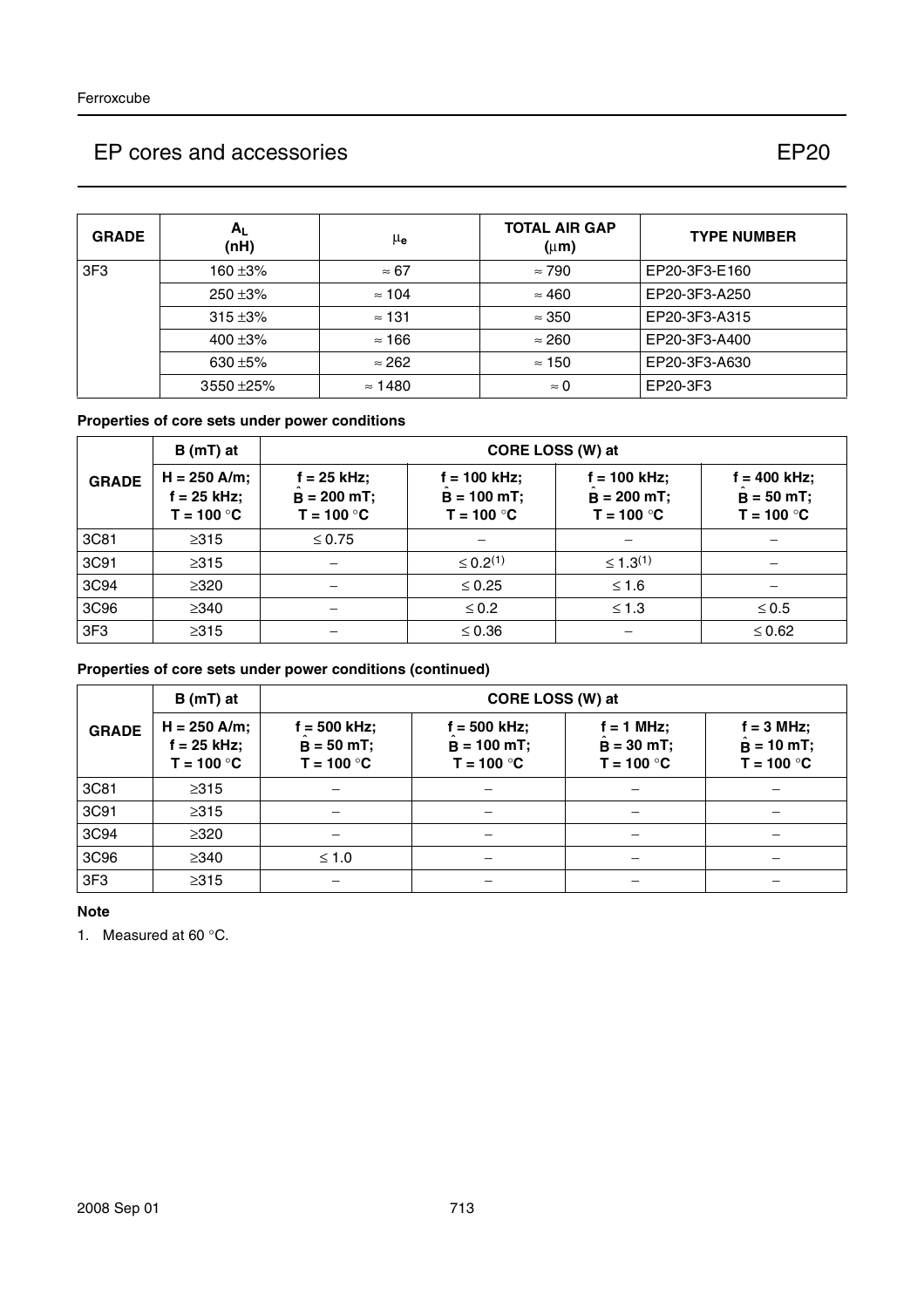## **COIL FORMER**

### **General data**

| <b>PARAMETER</b>              | <b>SPECIFICATION</b>                                                                                                  |
|-------------------------------|-----------------------------------------------------------------------------------------------------------------------|
| Coil former material          | phenolformaldehyde (PF), glass-reinforced, flame retardant in accordance with<br>"UL 94V-0"; UL file number E41429(M) |
| Pin material                  | copper-clad steel, tin (Sn) plated                                                                                    |
| Maximum operating temperature | 180 °C, "IEC 60085", class H                                                                                          |
| Resistance to soldering heat  | "IEC 60068-2-20", Part 2, Test Tb, method 1B: 350 °C, 3.5 s                                                           |
| Solderability                 | "IEC 60068-2-20", Part 2, Test Ta, method 1: 235 °C, 2 s                                                              |



### **Winding data and area product for 10-pins EP20 coil former**

| <b>NUMBER OF</b><br><b>SECTIONS</b> | <b>MINIMUM</b><br><b>WINDING</b><br><b>AREA</b><br>(mm <sup>2</sup> ) | <b>NOMINAL</b><br><b>WINDING</b><br><b>WIDTH</b><br>(mm) | <b>AVERAGE</b><br><b>LENGTH OF</b><br>TURN<br>(mm) | <b>AREA</b><br><b>PRODUCT</b><br>Ae x Aw<br>(mm <sup>4</sup> ) | <b>TYPE NUMBER</b> |
|-------------------------------------|-----------------------------------------------------------------------|----------------------------------------------------------|----------------------------------------------------|----------------------------------------------------------------|--------------------|
|                                     | 40.3                                                                  | 12.4                                                     | 39.4                                               | 3170                                                           | CSH-EP20-1S-10P-T  |
|                                     | $2 \times 19.0$                                                       | $2 \times 5.95$                                          | 39.4                                               | $2 \times 1500$                                                | CSH-EP20-2S-10P-T  |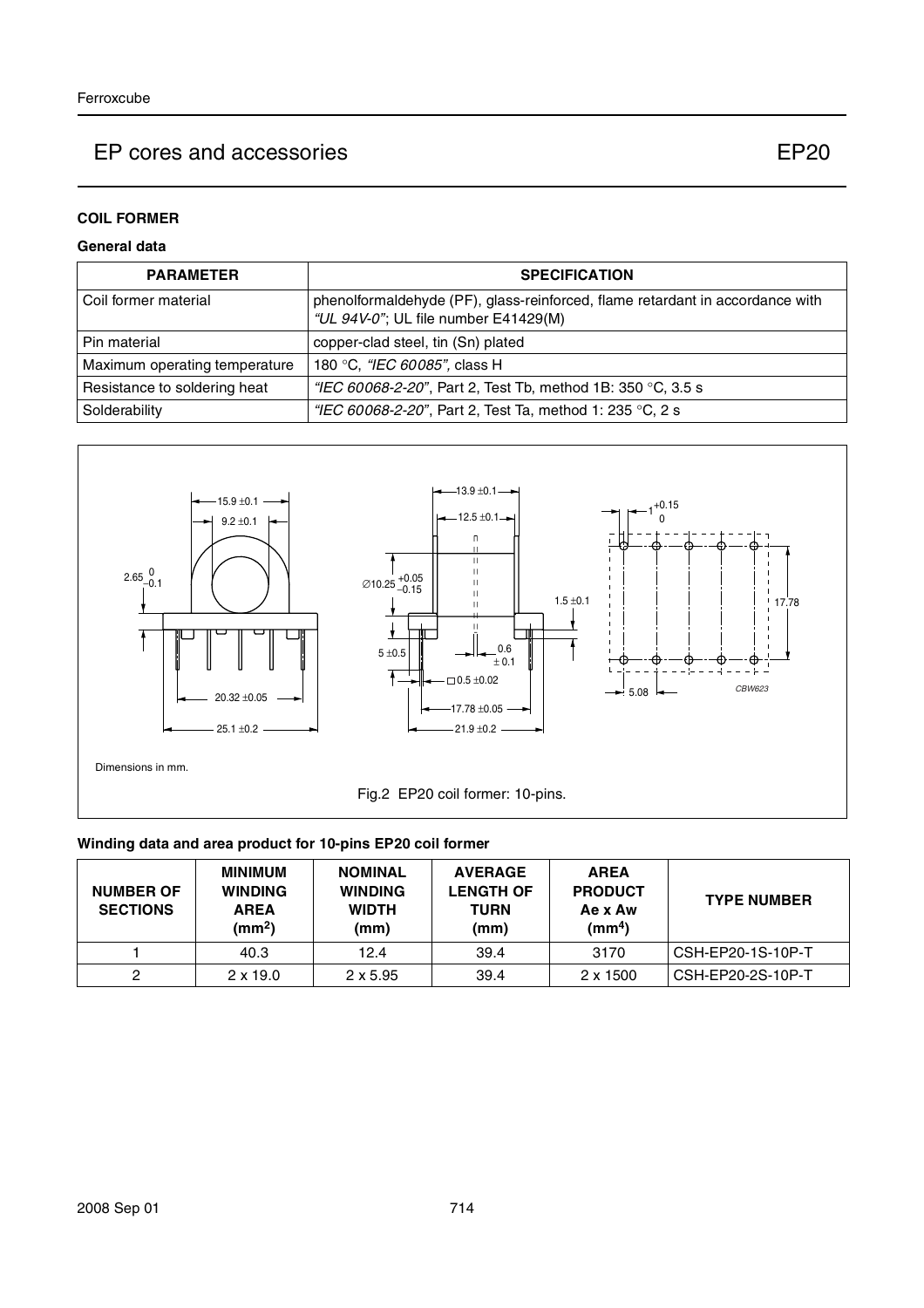#### **MOUNTING PARTS**

#### **General data**

| ITEM   | <b>REMARKS</b>                                 | <b>FIGURE</b> | <b>TYPE NUMBER</b> |
|--------|------------------------------------------------|---------------|--------------------|
| Clasp  | steel, tin (Sn) plated (thickness 3-5 microns) |               | I CLA-EP20-Z       |
| Spring | copper-tin alloy (CuSn), tin (Sn) plated       |               | l SPR-EP20-Z       |